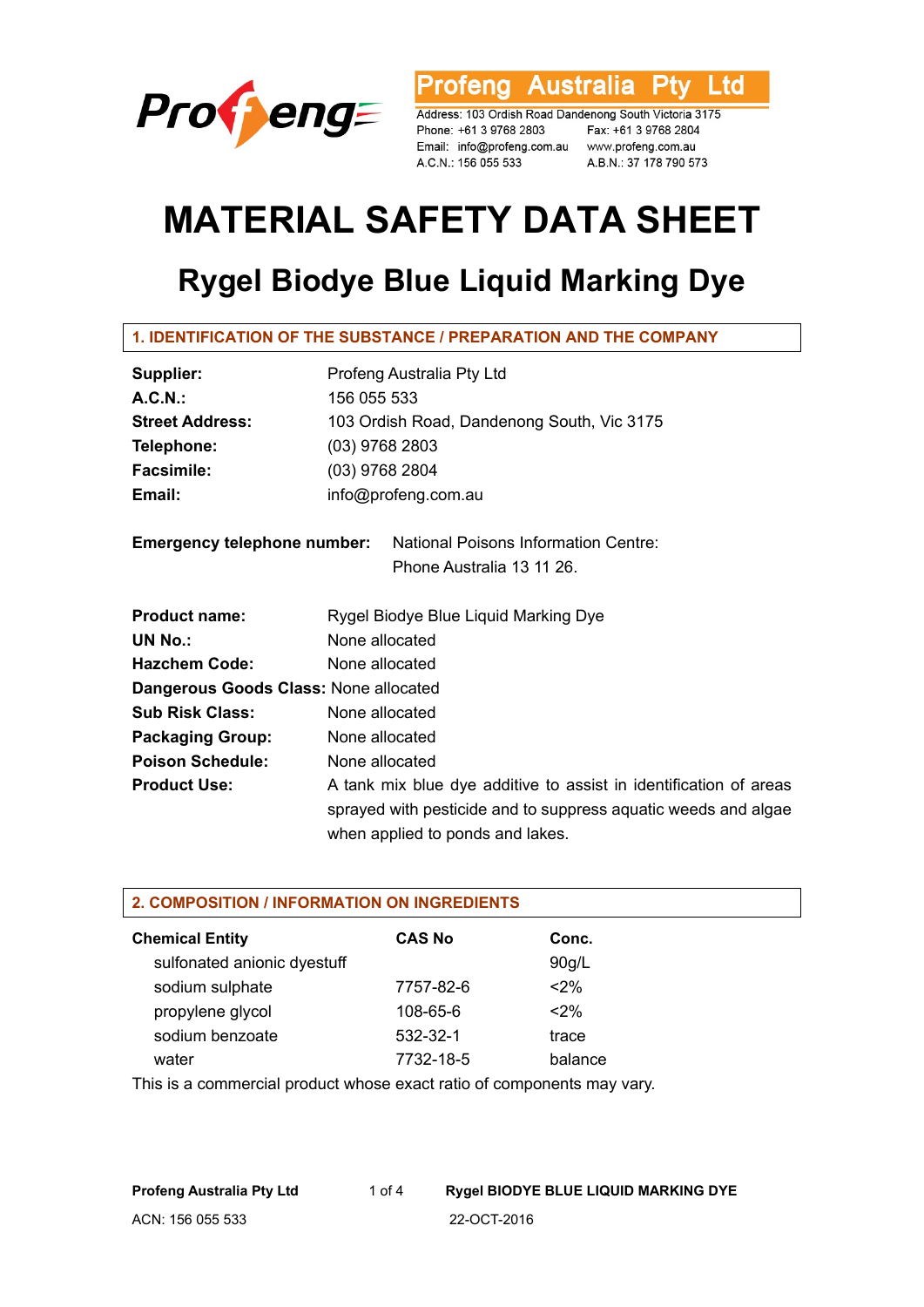

∟td

Address: 103 Ordish Road Dandenong South Victoria 3175 Phone: +61 3 9768 2803 Email: info@profeng.com.au www.profeng.com.au A.C.N.: 156 055 533

Fax: +61 3 9768 2804 A.B.N.: 37 178 790 573

# **3. HAZARDS IDENTIFICATION**

Based on available information, not classified as hazardous according to health criteria of NOHSC Australia.

Not classified as Dangerous Goods by the criteria of the Australian Dangerous Goods Code (ADG Code) for transport by Road and Rail.

#### **4. FIRST AID MEASURES**

| <b>Skin</b>       | Wash contaminated skin with plenty of water. Remove contaminated<br>clothing and wash before re-use. |
|-------------------|------------------------------------------------------------------------------------------------------|
|                   |                                                                                                      |
| <b>Eyes</b>       | Immediately irrigate with copious quantities of water for at least 15 minutes.                       |
|                   | In all cases of eye contamination it is advisable to seek immediate medical                          |
|                   | advice.                                                                                              |
| <b>Inhalation</b> | Remove victim from exposure.                                                                         |
| Ingestion         | Wash out mouth with water immediately and drink plenty of water. Seek                                |
|                   | medical assistance.                                                                                  |

**Advice To Doctor** Treat symptomatically.

#### **5. FIRE-FIGHTING MEASURES**

#### **Suitable extinguishing media**

Use water fog, dry chemical, foam, carbon dioxide, BFC.

#### **Hazards from combustion products**

Not flammable. In large fires the dehydrated product may burn and produce oxides of sulphur, oxides of nitrogen, smoke and fumes.

# **Precautions for Firefighters and Special Protective Equipment**

Firefighters to wear self-contained breathing apparatus if risk of exposure to vapour or products of combustion.

#### **6. ACCIDENTAL RELEASE MEASURES**

# **Emergency Procedure**

Wash area down thoroughly with water or cover with absorbent (soil, sand, vermiculite). Collect and seal in properly labelled drums for disposal. Wash area down effected area with excess water.

If contamination of sewers or waterways has occurred advise the local emergency services.

#### **7. HANDLING AND STORAGE**

#### **Precautions for Safe Storage**

Store in closed original container in a well ventilated place, as cool as possible. Do not store for prolonged periods in direct sunlight. Triple rinse containers before disposal and add

| Profeng Australia Pty Ltd | 2 of 4 | <b>Rygel BIODYE BLUE LIQUID MARKING DYE</b> |
|---------------------------|--------|---------------------------------------------|
| ACN: 156 055 533          |        | 22-OCT-2016                                 |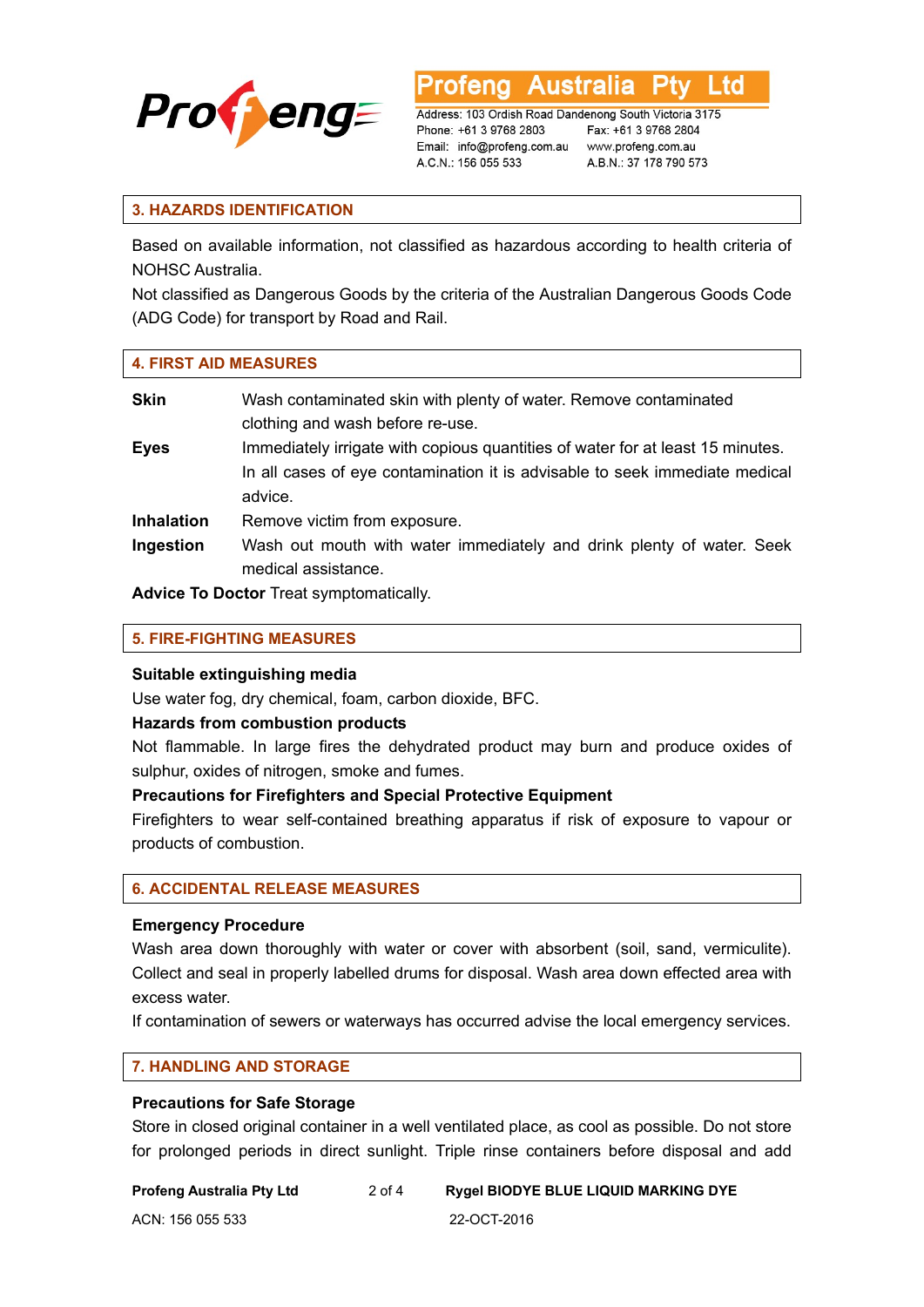

Australia ∟td

Address: 103 Ordish Road Dandenong South Victoria 3175 Phone: +61 3 9768 2803 Email: info@profeng.com.au www.profeng.com.au A.C.N.: 156 055 533

Fax: +61 3 9768 2804 A.B.N.: 37 178 790 573

rinsings to tank.

# **8. EXPOSURE CONTROLS/PERSONAL PROTECTION**

# **National occupational exposure limits**

No value assigned for this specific material by the National Occupational Health and Safety Commission (NOHSC Australia).

# **Engineering controls**

Natural ventilation only is required.

# **Personal protection**

Personal protection equipment: Wear overalls, goggles and impervious gloves. Always wash hands before smoking, eating, drinking or using the toilet. Wash contaminated clothing and other protective equipment before storage or re-use.

# **9. PHYSICAL AND CHEMICAL PROPERTIES**

| Form / Colour:                    | dark blue coloured liquid |
|-----------------------------------|---------------------------|
| Solubility:                       | soluble in water          |
| Specific Gravity (15°C):          | 1.1 approx.               |
| <b>Flashpoint:</b>                | N/A                       |
| pH (1% aq):                       | 4 approx.                 |
| <b>Decomposition temperature:</b> | $>200^{\circ}$ C          |

# **10. STABILITY AND REACTIVITY**

Avoid strong oxidising and reducing agents.

#### **11. TOXICOLOGICAL INFORMATION**

No adverse health effects expected if the product is handled in accordance with this Safety Data Sheet and the product label. Symptoms that may arise if the product is mishandled are:

# **Acute Effects**

Ingestion: No information available

Eye contact: Non irritant

Skin contact: Non irritant.

Inhalation: No significant vapour pressure, therefore considered non irritant.

Long Term Effects: No information available for product.

# **Acute toxicity / Chronic toxicity**

No  $LD_{50}$  data available for product. Based on knowledge of related constituents: Acute oral  $LD_{50}$  (rat) > 25,000 mg/kg